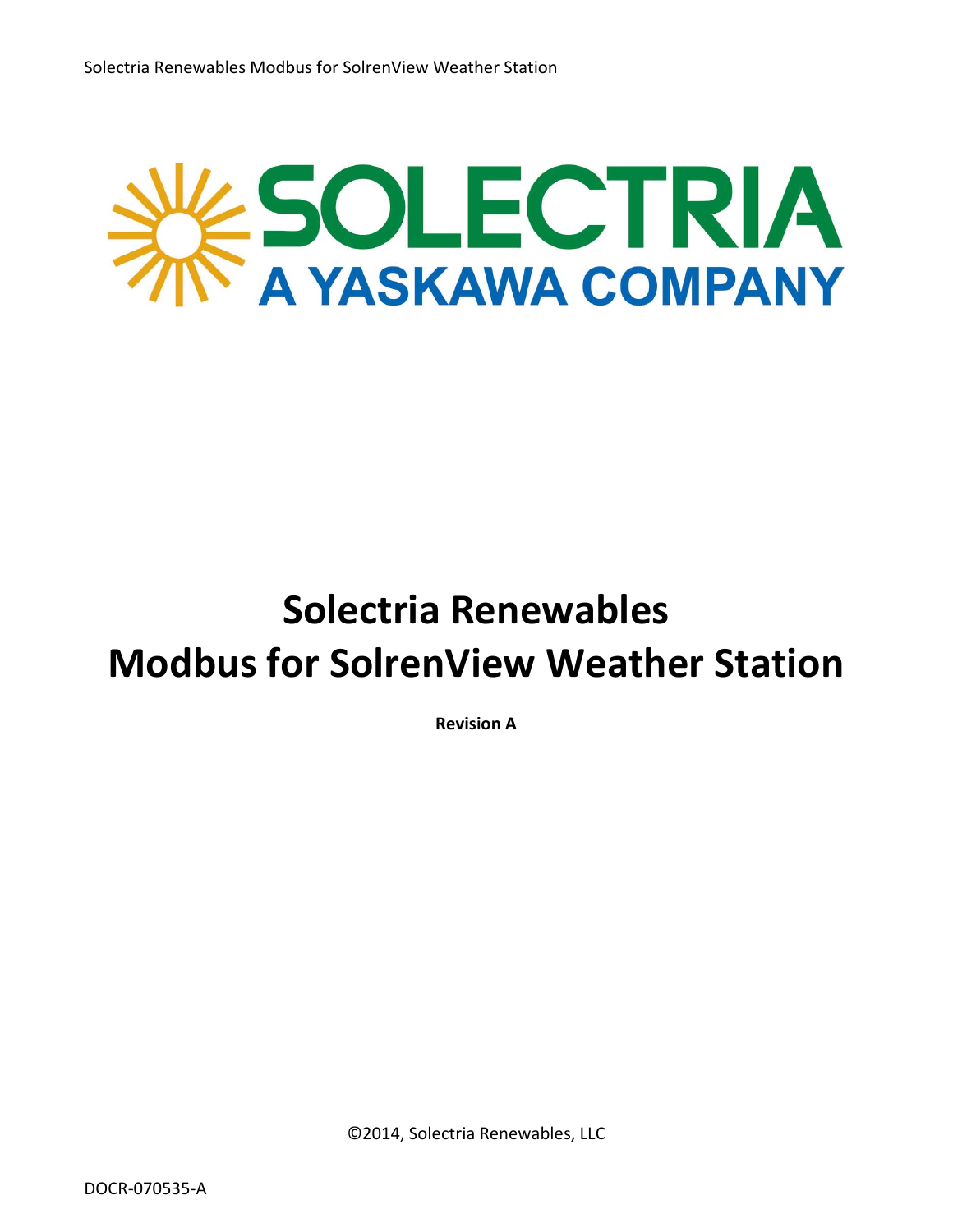## **Table of Contents**

- 1 Description 2 Physical Layer 3 Supported MODBUS Functions 3.1 Function Overview 3.2 Exception Codes 3.3 Function 03h – Read Holding Registers 3.4 Function 06h – Set Single Register 3.5 Function 10h ‐ Set Multiple Registers 3.6 Function 11h – Report Slave ID 3.7 Function 08h – Diagnostics: Echo Query Data 4 MODBUS Registers 4.1.1 Register Map 4.1.2 Register Map ‐ SunSpec
	- 4.2 Data Conversions

5 CRC‐16 Calculation 6 MODBUS RTU Timing 7 More Example Messages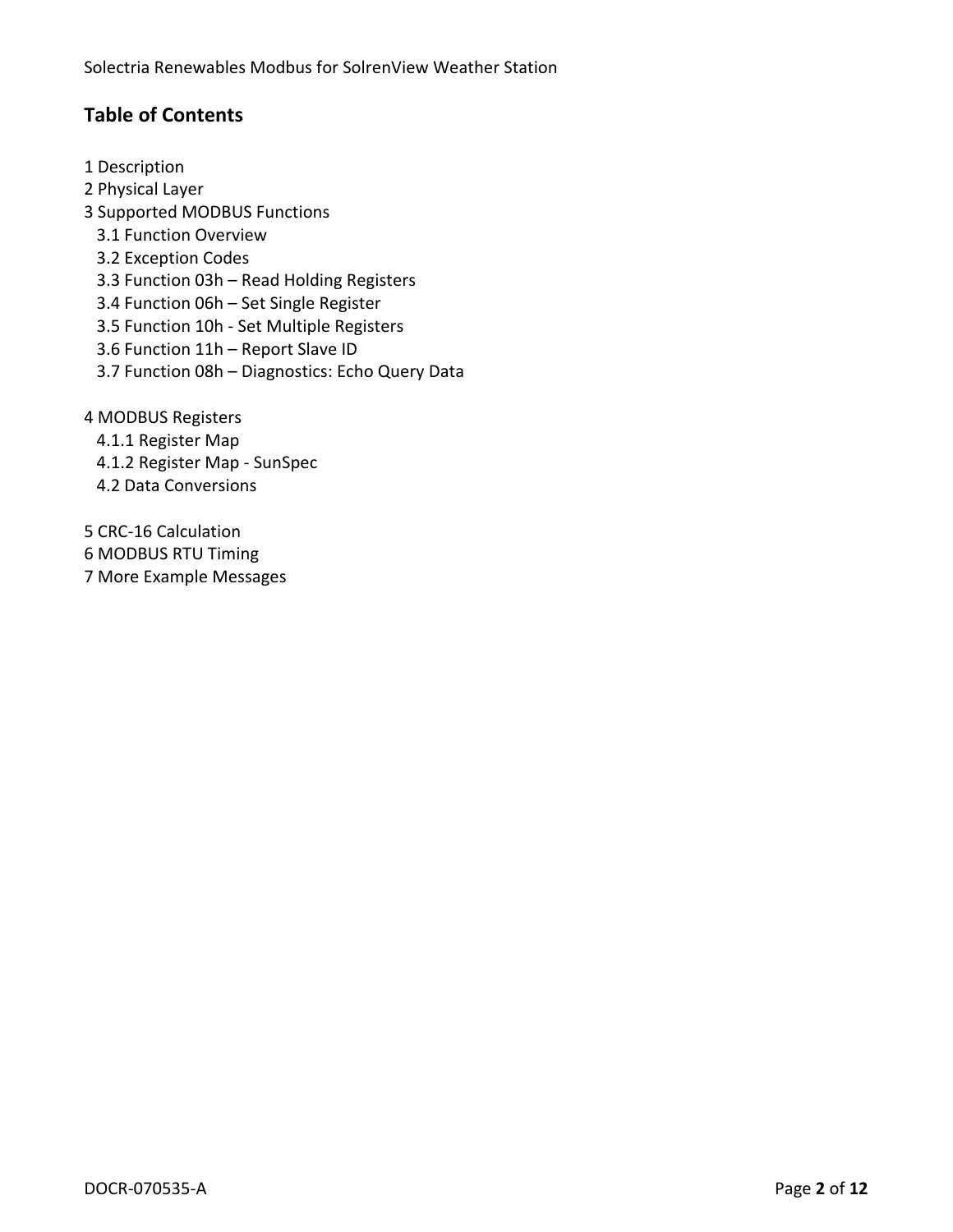# **1 Description**

Modbus protocol is mapped onto a RS‐485 multi‐drop bus in which the system controller (RS‐485 gateway, industrial pc, laptop etc.) is the master (initiator) and the SolrenView™ Weather Monitor is a slave (responder). The master initiates all communications and the slave(s) responds only to the inquiries that contain their specific id.

Slave ID must be set between 1-247. ID 0 is reserved for broadcast messages. Please refer to **Function** Overview for function‐specific broadcast support and to this document for official MODBUS specifications

#### Abbreviations and terminology

**MSB**=Most Significant Byte ('high' byte); **MSW**=Most Significant Word or ('high' word) **LSB** =Least Significant Byte ('low' byte); **LSW**=Least Significant Word or ('low' word) **Sn=**Serial number **CRC**=Cyclic Redundancy Check **Fn**=Function

The term 'slave ID' may be interchanged with 'slave address', which is not to be confused with the address in 'parameter address' or 'register address'.

## **2 Physical Layer**

The physical layer consists of an UART device in asynchronous communication mode.

Communication settings:

| Modbus framing:                    | RTU (binary)      |
|------------------------------------|-------------------|
| Baud rate:                         | 19200   9600 baud |
| Number of data bits (fixed value): | 8                 |
| Parity (fixed value):              | none              |
| Number of stop bits (fixed value): |                   |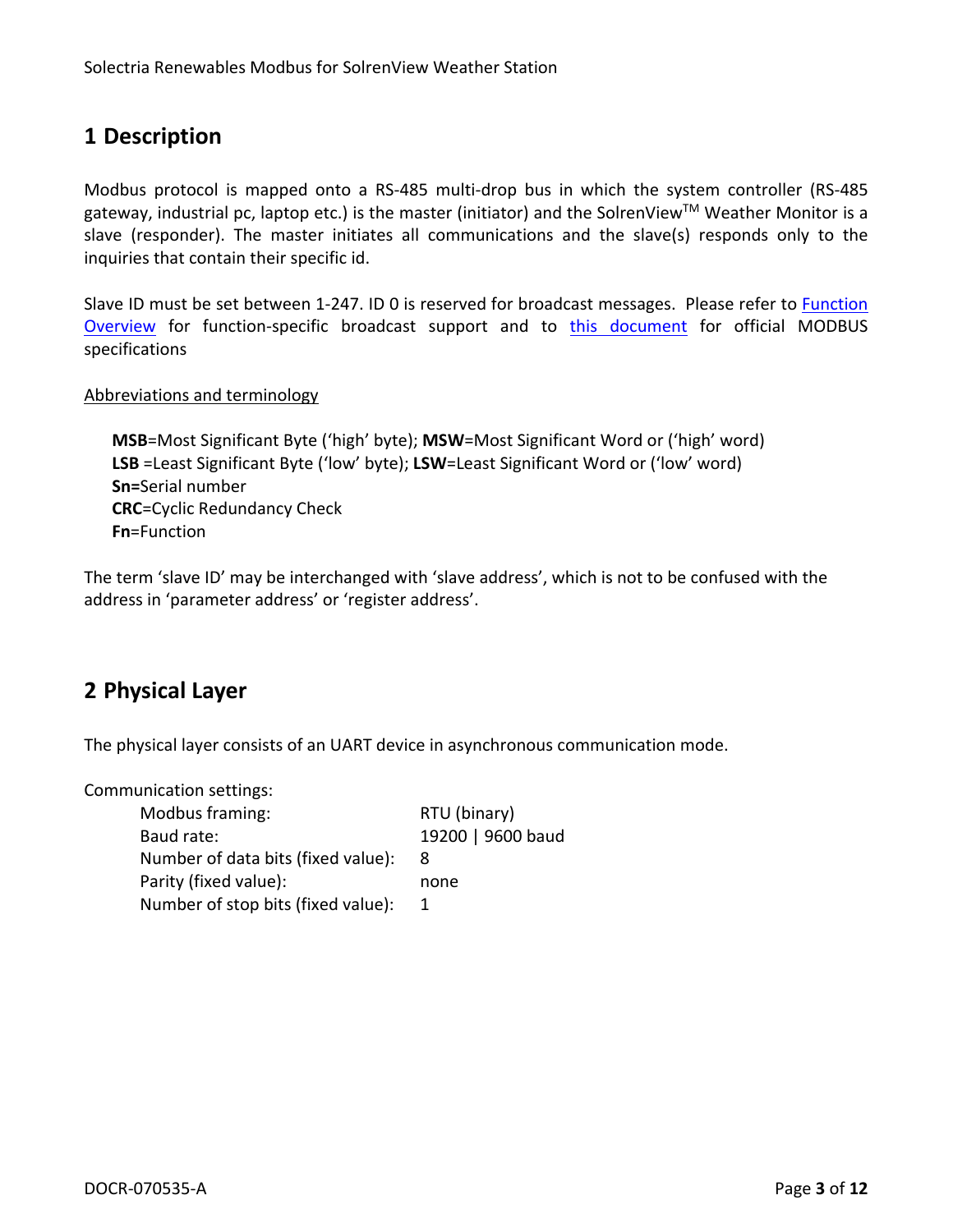# **3 Supported MODBUS Functions**

## **3.1 Function Overview**

| $\underline{\mathsf{En}}$ | <b>Description</b>            | <b>Broadcast</b> |           | <b>Error Code Sub-Function</b> |
|---------------------------|-------------------------------|------------------|-----------|--------------------------------|
| 03h                       | <b>Read Holding Registers</b> | <b>No</b>        | 83h       | lNo                            |
| 06h                       | Set Single Register           | Yes              | 86h       | lNo                            |
| 08h                       | Diagnostics                   | No               | 88h       | 0000h                          |
| 10h                       | Set Multiple Registers        | Yes              | 90h       | lNo                            |
| 11h                       | <b>Report Slave ID</b>        | <b>No</b>        | <b>No</b> | lNo                            |
| xxh                       | Non-supported functions       | <b>No</b>        | 80h+ Fn   | <b>No</b>                      |

#### **3.2 Exception Codes**

Following a request from master to slave, possible outcomes from the slave are:

- 1. The slave processes the request successfully, a valid response is sent back.
- 2. The slave does not receive the request, no response is sent.
- 3. The slave receives the request CRC errors. No response is sent as the message is ignored.

 4. The request is received with no communication error, but cannot be processed by the slave for another reason. An exception response is sent back.

| <b>Exception Code</b> | <b>MODBUS Name</b>   | <b>MODBUS Meaning</b>                                                                                          | <b>Additional Comment</b>                                                                    |
|-----------------------|----------------------|----------------------------------------------------------------------------------------------------------------|----------------------------------------------------------------------------------------------|
| 01h                   | Illegal Function     | The function code received is not an                                                                           |                                                                                              |
|                       |                      | lallowable action for the slave                                                                                |                                                                                              |
| 02h                   | Illegal Data Address | The data address received is not an<br>lallowable address for the slave                                        |                                                                                              |
| 03h                   | Illegal Data Value   | A value contained in the query data field This error applies to the<br>is not an allowable value for the slave | format/composition of the master's<br>query, not the implied value of a specific<br>register |
| 07h                   | Negative             | The slave cannot perform the program                                                                           | For our purpose, this simply means that                                                      |
|                       | Acknowledge          | function received in the query                                                                                 | the query is not accepted by the slave.                                                      |

#### **Exception message format:**

| xxh | 86h xxh |   | xxh | Xxh   |
|-----|---------|---|-----|-------|
| [0] | [1]     | 2 | [6] | $[7]$ |

*ID Error ExceptionCRC CRC Code Code lsb msb*

## **3.3 Function 03h – Read Holding Register**

| ID | 03h | <b>FIRST MSB</b> | <b>FIRST</b><br><b>LSB</b> | <b>NUM MSB</b> | <b>NUM LSB</b> | <b>CRC LSB</b> | CRC        |
|----|-----|------------------|----------------------------|----------------|----------------|----------------|------------|
|    |     |                  |                            |                |                |                | <b>MSB</b> |

ID = slave address, FIRST = starting register address, NUM = number of registers to read Example read one register from 0eh (slave address),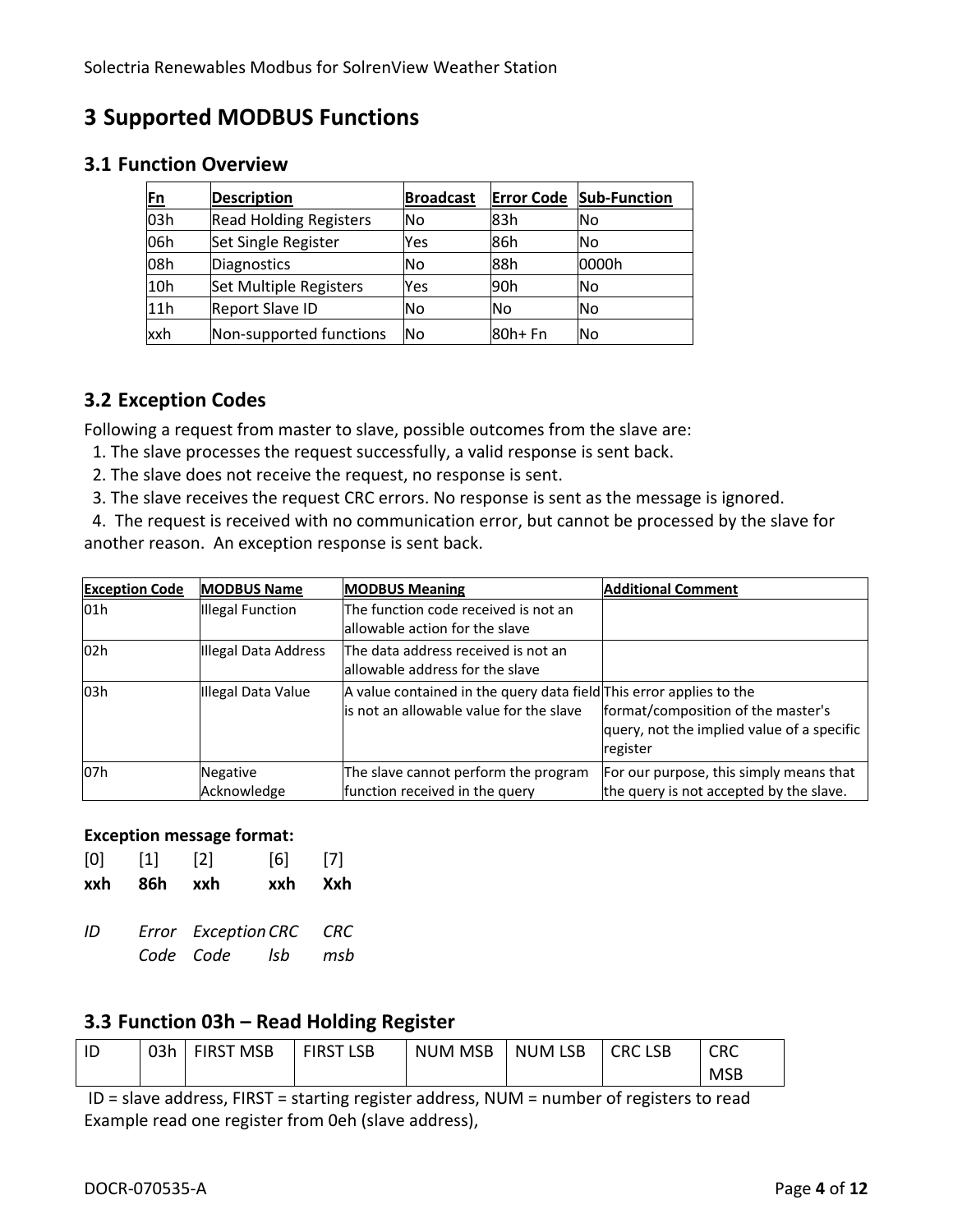|             | Master-to-slave (ID=1): |                   |                   |                       |                              |                   |     |            |     |
|-------------|-------------------------|-------------------|-------------------|-----------------------|------------------------------|-------------------|-----|------------|-----|
| Index $[0]$ |                         | $\lceil 1 \rceil$ | $\lceil 2 \rceil$ | $\lceil 3 \rceil$     | [4]                          | $\lceil 5 \rceil$ |     | [6]        | [7] |
|             | 01h                     | 03h               | 00h               | 0Eh                   | 00h                          | 01h               |     | E5h        | C9h |
|             | ID                      | Fn                |                   | Register Register Num |                              | Num               |     | <b>CRC</b> | CRC |
|             |                         |                   | Start             | Start                 | Registers Registers Isb      |                   |     |            | msb |
|             |                         |                   | msb               | Isb                   | msb                          | Isb               |     |            |     |
| Response:   |                         |                   |                   |                       |                              |                   |     |            |     |
| Index $[0]$ |                         | $\lceil 1 \rceil$ | $\lceil 2 \rceil$ | $[3]$                 | [4]                          | $\lceil 5 \rceil$ | [6] |            |     |
|             | 01h                     | 03h               | 02h               | 00h                   | 01h                          | 79h               | 84h |            |     |
|             | ID                      | Fn                | Num               |                       | Register Register CRC        |                   | CRC |            |     |
|             |                         |                   |                   | msb                   | Bytes Value Value Isb<br>Isb |                   | msb |            |     |

#### **3.4 Function 06h – Set Single Register**

ID 06h ADDR MSB ADDR LSB VALUE MSB VALUE LSB CRC LSB CRC MSB ID = slave address, ADDR = register address, VALUE = value to set register

Example‐ Set register from 0Eh (slave ID) from ID 1 to 2

Master‐to‐slave (ID=1):

| 01h | 06h | Index [0] [1] [2] [3] [4] [5] [6] [7]   | 00h 0eh 00h 02h                              |  | 69h | C8h |
|-----|-----|-----------------------------------------|----------------------------------------------|--|-----|-----|
|     |     | ID Fn Register Register Set Set CRC CRC |                                              |  |     |     |
|     |     | msb                                     | Addr Addr Value Value Isb msb<br>lsb msb Isb |  |     |     |

Response: Non-broadcast messages are echoed back exactly if there are no errors (register writes must be supported, value set is within supported range). Example: slave ID must be between 1‐247.

In the event of an exception in the message, the slave will respond with an exception message instead (see Exceptions).

#### **3.5 Function 10h – Set Multiple Registers**

|ID |10h |ADDR MSB |ADDR LSB |NUM MSB|NUM LSB|REG BYTES |(DATA) ... CRC LSB |CRC MSB | ID = slave address, ADDR = starting register address, NUM = number of registers to write DATA= 2\*number of registers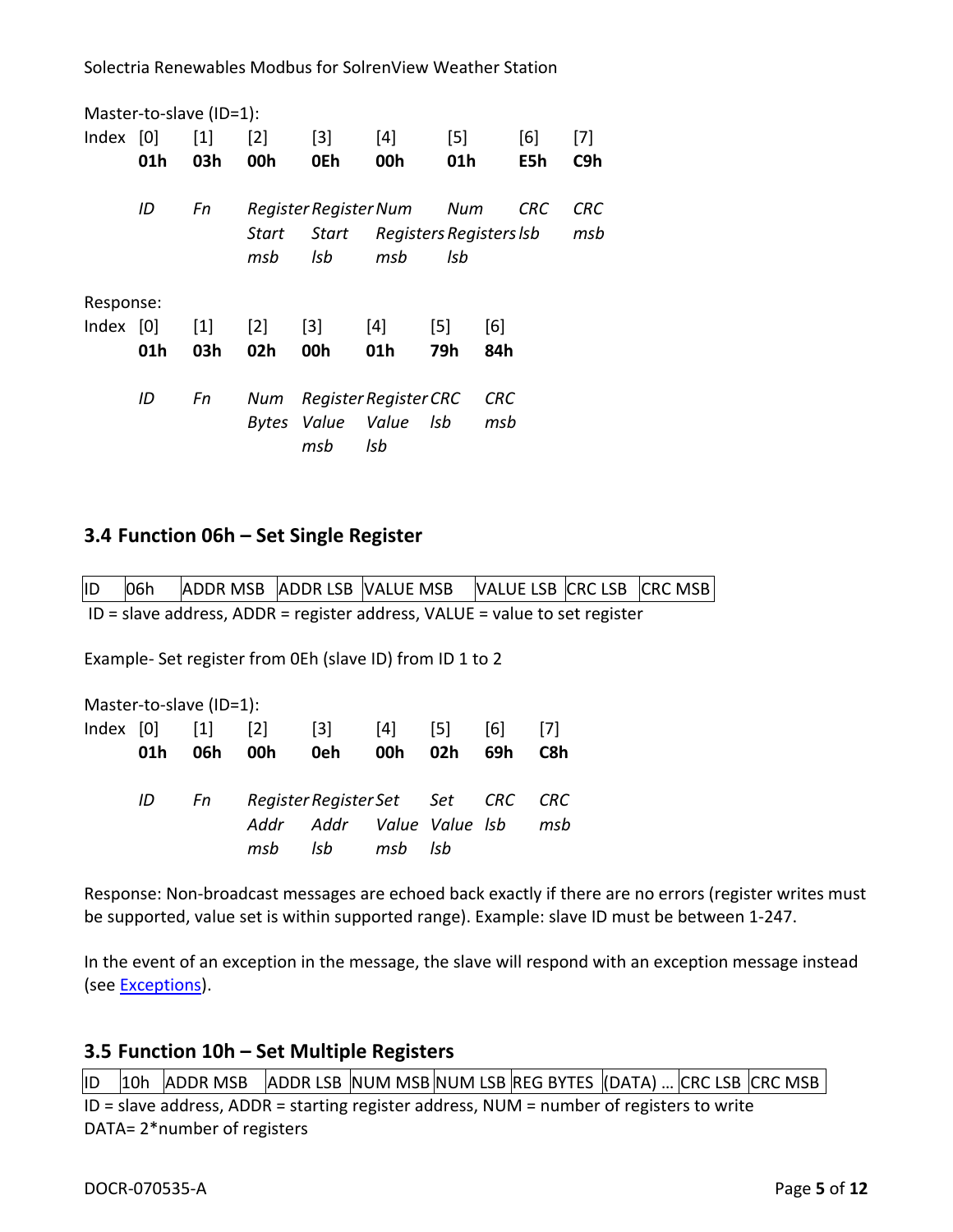Alternatively, the example used to set ID from 1 to 2 (see section above) may be processed with function 10h instead.

| Index[0] [1] [2] |  |             | $\lceil 3 \rceil$ | $\lceil 4 \rceil$                                                            | [5] | [6]          | $[7]$ | [8]          | $\lceil 9 \rceil$ | $\vert$ 10] |
|------------------|--|-------------|-------------------|------------------------------------------------------------------------------|-----|--------------|-------|--------------|-------------------|-------------|
|                  |  | 01h 10h 00h | 0eh               | 00h                                                                          | 01h | 02h          | 00h   | 02h          | 26h bfh           |             |
|                  |  |             |                   | ID Fn Register Register Registers Registers Register Data[0] Data[1] CRC CRC |     |              |       |              |                   |             |
|                  |  | Addr        | Addr              | msb                                                                          | Isb | <b>Bytes</b> |       |              | Isb               | msb         |
|                  |  | msb         | Isb               |                                                                              |     | (N)          |       |              |                   |             |
|                  |  |             |                   |                                                                              |     |              | [0]   | $\ldots N-1$ |                   |             |

## **3.6 Function 11h – Report Slave ID**

| l ID                 | $ 11h $ CRC LSB $ $ CRC MSB |  |
|----------------------|-----------------------------|--|
| $ID = Slave address$ |                             |  |

Response:

|  | $Index[0] [1] [2] [3] [4] [5] [6] [7] [8] [9] [10] [11]$ |                                     |     |  |             |                                                                                                 |         | $[3+N][3+N+1]$ |
|--|----------------------------------------------------------|-------------------------------------|-----|--|-------------|-------------------------------------------------------------------------------------------------|---------|----------------|
|  | xxh 11h xxh                                              | xxh ffh 00h 90h c2h xxh xxh xxh xxh |     |  |             |                                                                                                 | xxh xxh |                |
|  |                                                          |                                     |     |  |             | ID Fn N=Byte Slave Run MAC MAC MAC MAC MAC MAC Description CRC CRC                              |         |                |
|  |                                                          |                                     |     |  |             | Count ID Status ID ID $\lceil 1 \rceil$ ID $\lceil 2 \rceil$ ID $\lceil 3 \rceil$ ID ID (ascii) | lsb –   | msb            |
|  | (from                                                    |                                     | [0] |  | $[4]$ $[5]$ |                                                                                                 |         |                |
|  | 3 )                                                      |                                     |     |  |             |                                                                                                 |         |                |

## **3.7 Function 08h – Diagnostics: Echo Query Data**

|  |  | ID 08h SUB FN MSB SUB FN LSB DATA N=BYTES |  | <b>CRC LSB CRC MSB</b> |
|--|--|-------------------------------------------|--|------------------------|
|  |  |                                           |  |                        |

ID = Slave address, SUB FN=2‐byte Sub‐Function

#### **Supported Sub Function: 0000h Echo Query Data**

The data passed in the query data field is to be returned (looped back) in the response. The entire response message should be identical to the query to verify communication on the serial line. Note: Slave ID and CRC checks must pass.

Example:

Master‐To‐Slave (ID 1):

| Index       | 0       | $\lceil 1 \rceil$       | $\lceil 2 \rceil$ | $\lceil 3 \rceil$ | [4]               | $\lceil 5 \rceil$           | [6]  | $[7]$           | [8]        |
|-------------|---------|-------------------------|-------------------|-------------------|-------------------|-----------------------------|------|-----------------|------------|
|             | 01h 08h |                         | 00h               | 00h               | 11 <sub>h</sub>   | 12h                         | 13h  | 17 <sub>h</sub> | e0h        |
|             | ID      | Fn                      | SubFn SubFn       |                   | Echo              | Echo                        | Echo | CRC -           | <b>CRC</b> |
|             |         |                         | msb               | Isb               |                   | Data[0] Data[1] Data[2] Isb |      |                 | msb        |
|             |         | Slave-To-Master (ID 1): |                   |                   |                   |                             |      |                 |            |
| Index $[0]$ |         | $\lceil 1 \rceil$       | $\lceil 2 \rceil$ | $[3]$             | $\lceil 4 \rceil$ | $\lceil 5 \rceil$           | [6]  | $[7]$           | [8]        |
|             | 01h 08h |                         | 00h               | 00h               | 11 <sub>h</sub>   | 12 <sub>h</sub>             | 13h  | 17 <sub>h</sub> | e0h        |
|             | ID      | Fn                      | SubFn SubFn       |                   | Echo              | Echo                        | Echo | CRC             | <b>CRC</b> |
|             |         |                         | msb               | Isb               |                   | Data[0] Data[1] Data[2] Isb |      |                 | msb        |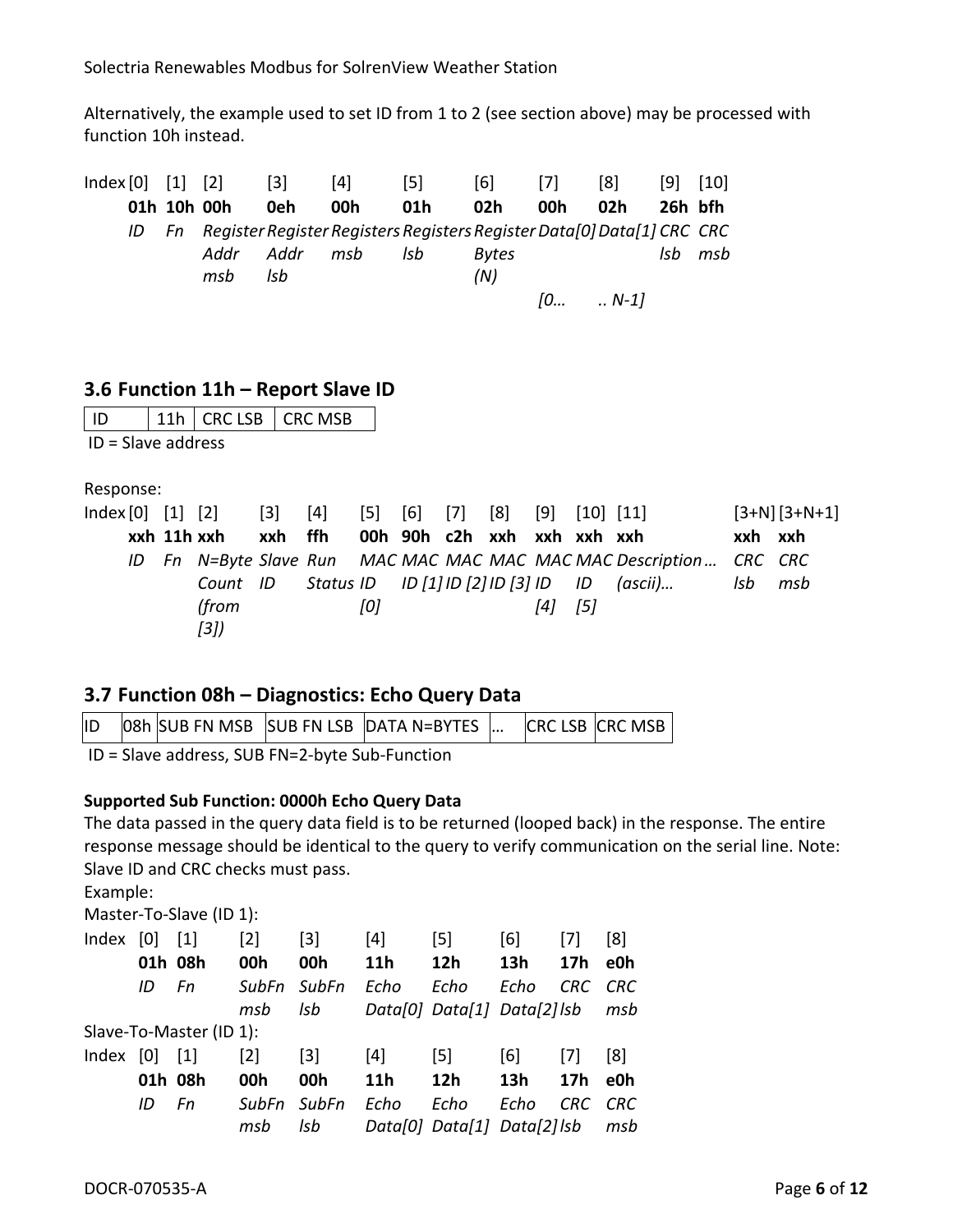# **MODBUS Registers**

Each register/data point contains a raw 16‐bit unsigned integer/word. The appropriate multiplier must be applied to each word to obtain the scaled representation indicated under the 'Conversion' column. Each word (Value) is ordered {MSB, LSB}.

## **4.1 Register Map**

| <b>Register</b> | <b>Description</b>               | <b>Conversion</b>      | Read | Write   | <b>Range</b>           | <b>Notes</b>            |
|-----------------|----------------------------------|------------------------|------|---------|------------------------|-------------------------|
| $\overline{0}$  | Reserved for internal use        |                        |      |         |                        |                         |
| $\mathbf{1}$    | Reserved for internal use        |                        |      |         |                        |                         |
| $\overline{2}$  | Reserved for internal use        |                        |      |         |                        |                         |
| $\overline{3}$  | Reserved for internal use        |                        |      |         |                        |                         |
| $\overline{a}$  | <b>Reserved for internal use</b> |                        |      |         |                        |                         |
| 5               | <b>Reserved for internal use</b> |                        |      |         |                        |                         |
| 6               | Reserved for internal use        |                        |      |         |                        |                         |
| $\overline{7}$  | Reserved for internal use        |                        |      |         |                        |                         |
| 8               | Reserved for internal use        |                        |      |         |                        |                         |
| 9               | Reserved for internal use        |                        |      |         |                        |                         |
| 10              | Reserved for internal use        |                        |      |         |                        |                         |
| 11              | Reserved for internal use        |                        |      |         |                        |                         |
| 12              | Reserved for internal use        |                        |      |         |                        |                         |
| 13              | Reserved for internal use        |                        |      |         |                        |                         |
| 14              | Slave Address/ID                 | Value * 1              | 03h  | 06h,10h | [1, 247]               |                         |
| 15              | <b>Baud Rate</b>                 | Value* 1 Baud          | 03h  | 06h,10h | 19200   9600           | Only 19200 or 9600      |
|                 |                                  |                        |      |         |                        | supported               |
| 16              | <b>Reserved for internal use</b> |                        |      |         |                        |                         |
| 17              | Reserved for internal use        |                        |      |         |                        |                         |
| 18              | Reserved for internal use        |                        |      |         |                        |                         |
| 19              | Reserved for internal use        |                        |      |         |                        |                         |
| 20              | Reserved for internal use        |                        |      |         |                        |                         |
| 21              | Reserved for internal use        |                        |      |         |                        |                         |
| 22              | <b>Reserved for internal use</b> |                        |      |         |                        |                         |
| 23              | Reserved for internal use        |                        |      |         |                        |                         |
| 24              | Reserved for internal use        |                        |      |         |                        |                         |
| 25              | Reserved for internal use        |                        |      |         |                        |                         |
| 26              | Reserved for internal use        |                        |      |         |                        |                         |
| 27              | Reserved for internal use        |                        |      |         |                        |                         |
| 28              | Reserved for internal use        |                        |      |         |                        |                         |
| 79              | Reserved for internal use        |                        |      |         |                        |                         |
| 30              | Ambient Temperature              | (Value* 0.1) K         | 03h  | No      | [218, 398] K           | See Invalid Value Notes |
| 31              | Panel Module                     | (Value* 0.1) K         | 03h  | No      | [218, 398] K           | See Invalid Value Notes |
|                 | Temperature                      |                        |      |         |                        |                         |
| 32              | PCB Temperature                  | (Value* 0.1) K         | 03h  | No      | [218, 398] K           | See Invalid Value Notes |
| 33              | Irradiance                       | (Value*0.1) W/m2       | 03h  | No      |                        |                         |
| 34              | <b>Wind Direction</b>            | (Value*0.1) Degrees03h |      | No      | $[0,360)$ <sup>o</sup> | See Invalid Value Notes |
| 35              | Wind Speed                       | (Value*0.1) mph        | 03h  | No      | $>=0$                  |                         |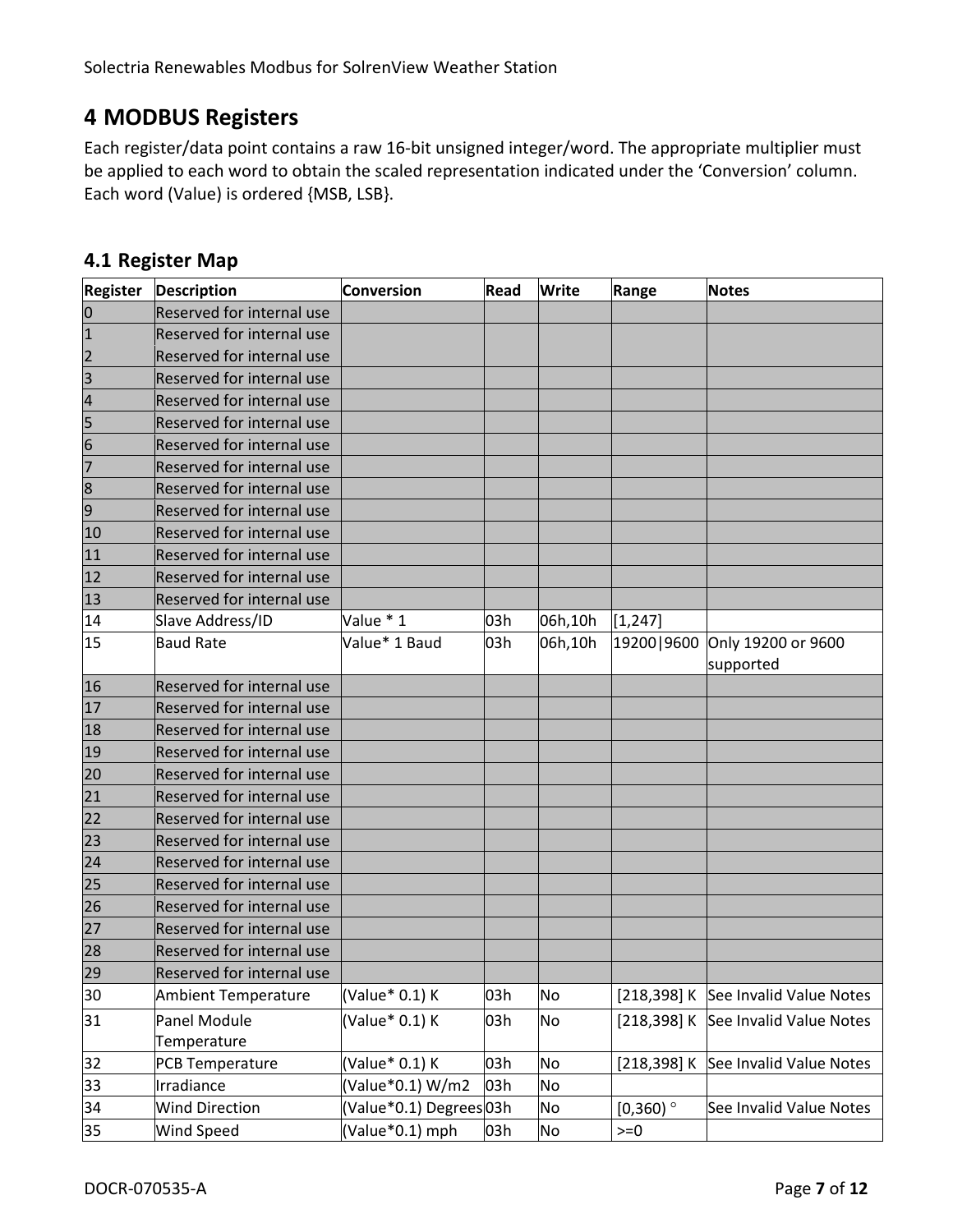*Notes on Invalid Value: When the slave returns value=ffffh as the result, this indicates that the sensor for that register is not connected, which should be interpreted as 'NA' or 'value not available'.* 

#### **4.2 Register Map ‐ SunSpec**

SunSpec register blocks begin at Register 40,000 (or 9c40h). \*\**Note: This block is only available on Solrenview units with firmware dated 2012824 or newer\*\**

Each block is uniquely identified with Sunspec Device ID (DID) to indicate the block format

In this implementation, blocks included are:

| DID#1    |           | Common Model BlockRegisters: [40000, 40069]   |
|----------|-----------|-----------------------------------------------|
| DID#307  |           | Base Meteorological Registers: [40070, 40082] |
| DID#308  |           | Mini-Weather Block Registers: [40083, 40088]  |
| DID#FFFF | End Block | Registers: [40248, 40249]                     |

Notes: Registers that are unimplemented or unavailable will return 8000h (signed) or FFFFh (unsigned).

For more information, see official specifications: http://www.sunspec.org.

| Reg.  | <b>Description</b>             | Unit | <b>Multiplier Type</b> |               |           | <b>Write Contents</b> | <b>Notes</b>                             |
|-------|--------------------------------|------|------------------------|---------------|-----------|-----------------------|------------------------------------------|
| 40000 | SunSpec ID (4 bytes)           | N/A  | N/A                    | String (4     | No        | "SunS"                | Spells out "SunS" in ascii               |
| 40001 |                                |      |                        | bytes)        |           |                       |                                          |
|       | 40002 SunSpec DID (Common)     | N/A  | 1                      | uint16        | <b>No</b> | 1                     | Value of 1 is specific to Sunspec        |
|       |                                |      |                        |               |           |                       | DID for 'Common Block'                   |
|       | 40003 SunSpec Length (Common)  | N/A  | $\mathbf{1}$           | uint16        | <b>No</b> | 66                    | Length left on current block. Ie         |
|       |                                |      |                        |               |           |                       | Last of this block $=$<br>40003+66=40069 |
| 40004 | Manufacturer String (32 bytes) | N/A  | N/A                    | <b>String</b> | <b>No</b> | "Solren"              | Indicates Solectria as                   |
| 40005 |                                |      |                        | (32 bytes)    |           |                       | manufacturer. Remaining                  |
| 40006 |                                |      |                        |               |           |                       | registers after the last non-zero        |
| 40007 |                                |      |                        |               |           |                       | character are zero-padded                |
| 40008 |                                |      |                        |               |           |                       |                                          |
| 40009 |                                |      |                        |               |           |                       |                                          |
| 40010 |                                |      |                        |               |           |                       |                                          |
| 40011 |                                |      |                        |               |           |                       |                                          |
| 40012 |                                |      |                        |               |           |                       |                                          |
| 40013 |                                |      |                        |               |           |                       |                                          |
| 40014 |                                |      |                        |               |           |                       |                                          |
| 40015 |                                |      |                        |               |           |                       |                                          |
| 40016 |                                |      |                        |               |           |                       |                                          |
| 40017 |                                |      |                        |               |           |                       |                                          |
| 40018 |                                |      |                        |               |           |                       |                                          |
| 40019 |                                |      |                        |               |           |                       |                                          |
| 40020 | Common - Model (32 bytes)      | N/A  | N/A                    | <b>String</b> | <b>No</b> | "WEATHER"             | This indicates a Solrenview              |
| 40021 |                                |      |                        | (32 bytes)    |           |                       | Weather station. Remaining               |
| 40022 |                                |      |                        |               |           |                       | registers after the last non-zero        |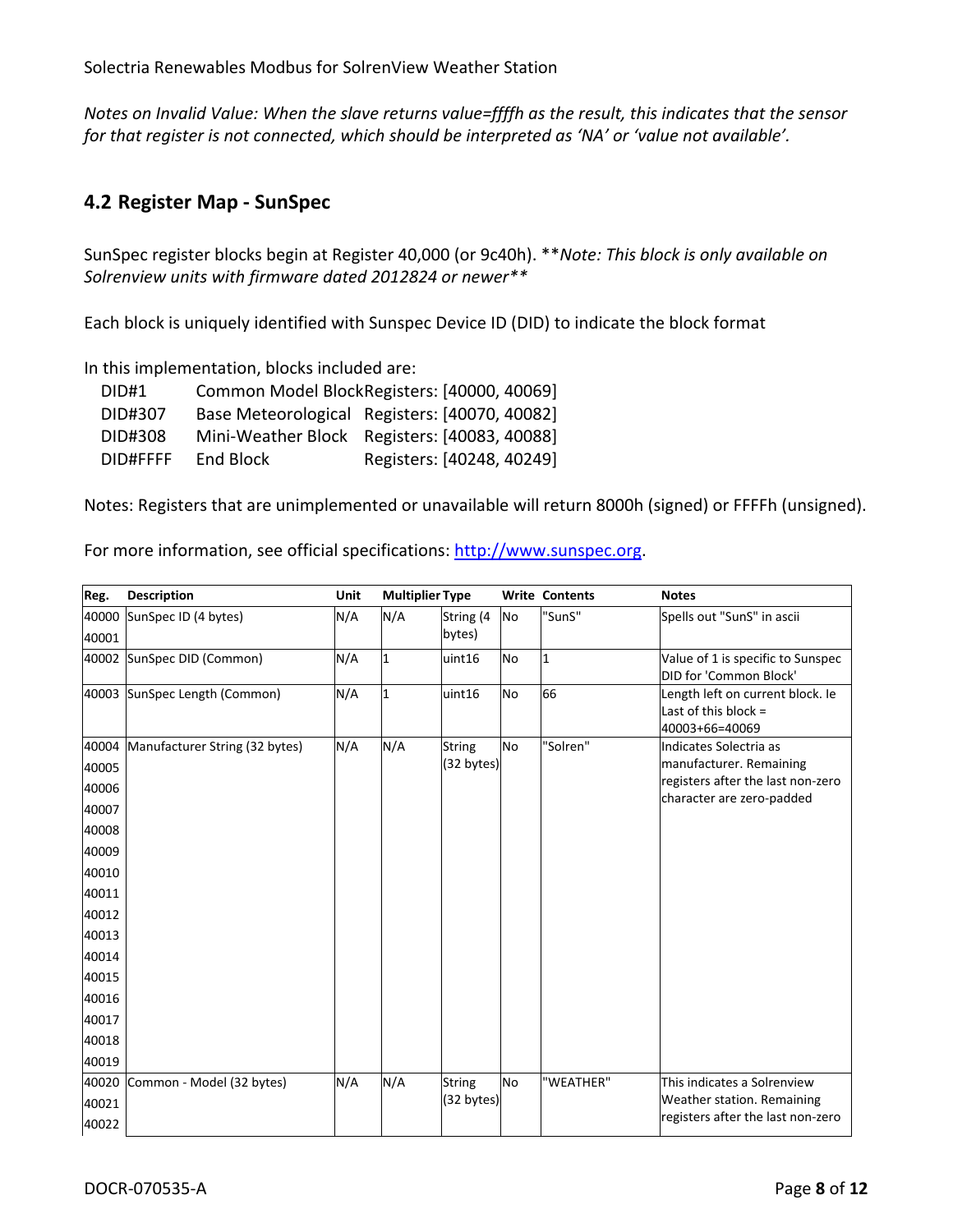| 40023 |                      |     |              |                             |     |            | character are zero-padded                                                  |
|-------|----------------------|-----|--------------|-----------------------------|-----|------------|----------------------------------------------------------------------------|
| 40024 |                      |     |              |                             |     |            |                                                                            |
| 40025 |                      |     |              |                             |     |            |                                                                            |
| 40026 |                      |     |              |                             |     |            |                                                                            |
| 40027 |                      |     |              |                             |     |            |                                                                            |
| 40028 |                      |     |              |                             |     |            |                                                                            |
| 40029 |                      |     |              |                             |     |            |                                                                            |
| 40030 |                      |     |              |                             |     |            |                                                                            |
| 40031 |                      |     |              |                             |     |            |                                                                            |
| 40032 |                      |     |              |                             |     |            |                                                                            |
| 40033 |                      |     |              |                             |     |            |                                                                            |
| 40034 |                      |     |              |                             |     |            |                                                                            |
| 40035 |                      |     |              |                             |     |            |                                                                            |
| 40036 | Common - Options     | N/A | N/A          | String (16 No               |     | mп         | Additional device model                                                    |
| 40037 |                      |     |              | bytes)                      |     |            | information, currently just an                                             |
| 40038 |                      |     |              |                             |     |            | empty string                                                               |
| 40039 |                      |     |              |                             |     |            |                                                                            |
| 40040 |                      |     |              |                             |     |            |                                                                            |
| 40041 |                      |     |              |                             |     |            |                                                                            |
| 40042 |                      |     |              |                             |     |            |                                                                            |
| 40043 |                      |     |              |                             |     |            |                                                                            |
| 40044 | Version              | N/A | N/A          | String (16 No               |     | "20121024" | Firmware version of device                                                 |
| 40045 |                      |     |              | bytes)                      |     |            |                                                                            |
| 40046 |                      |     |              |                             |     |            |                                                                            |
|       |                      |     |              |                             |     |            |                                                                            |
| 40047 |                      |     |              |                             |     |            |                                                                            |
| 40048 |                      |     |              |                             |     |            |                                                                            |
| 40049 |                      |     |              |                             |     |            |                                                                            |
| 40050 |                      |     |              |                             |     |            |                                                                            |
| 40051 |                      |     |              |                             |     |            |                                                                            |
| 40052 | Device Serial Number | N/A | N/A          | <b>String</b><br>(32 bytes) | No  |            | "00:90:C2:XX:XX:XX"Device Serial number, contains<br>full MAC Hardware ID. |
| 40053 |                      |     |              |                             |     |            |                                                                            |
| 40054 |                      |     |              |                             |     |            |                                                                            |
| 40055 |                      |     |              |                             |     |            |                                                                            |
| 40056 |                      |     |              |                             |     |            |                                                                            |
| 40057 |                      |     |              |                             |     |            |                                                                            |
| 40058 |                      |     |              |                             |     |            |                                                                            |
| 40059 |                      |     |              |                             |     |            |                                                                            |
| 40060 |                      |     |              |                             |     |            |                                                                            |
| 40061 |                      |     |              |                             |     |            |                                                                            |
| 40062 |                      |     |              |                             |     |            |                                                                            |
| 40063 |                      |     |              |                             |     |            |                                                                            |
| 40064 |                      |     |              |                             |     |            |                                                                            |
| 40065 |                      |     |              |                             |     |            |                                                                            |
| 40066 |                      |     |              |                             |     |            |                                                                            |
| 40067 |                      |     |              |                             |     |            |                                                                            |
|       | 40068 Slave Address  | N/A | $\mathbf{1}$ | uint16                      | Yes |            |                                                                            |
| 40069 | Pad register         | N/A | N/A          | N/A                         | No  | 0          | For purpose of aligning only,<br>value is fixed to zero.                   |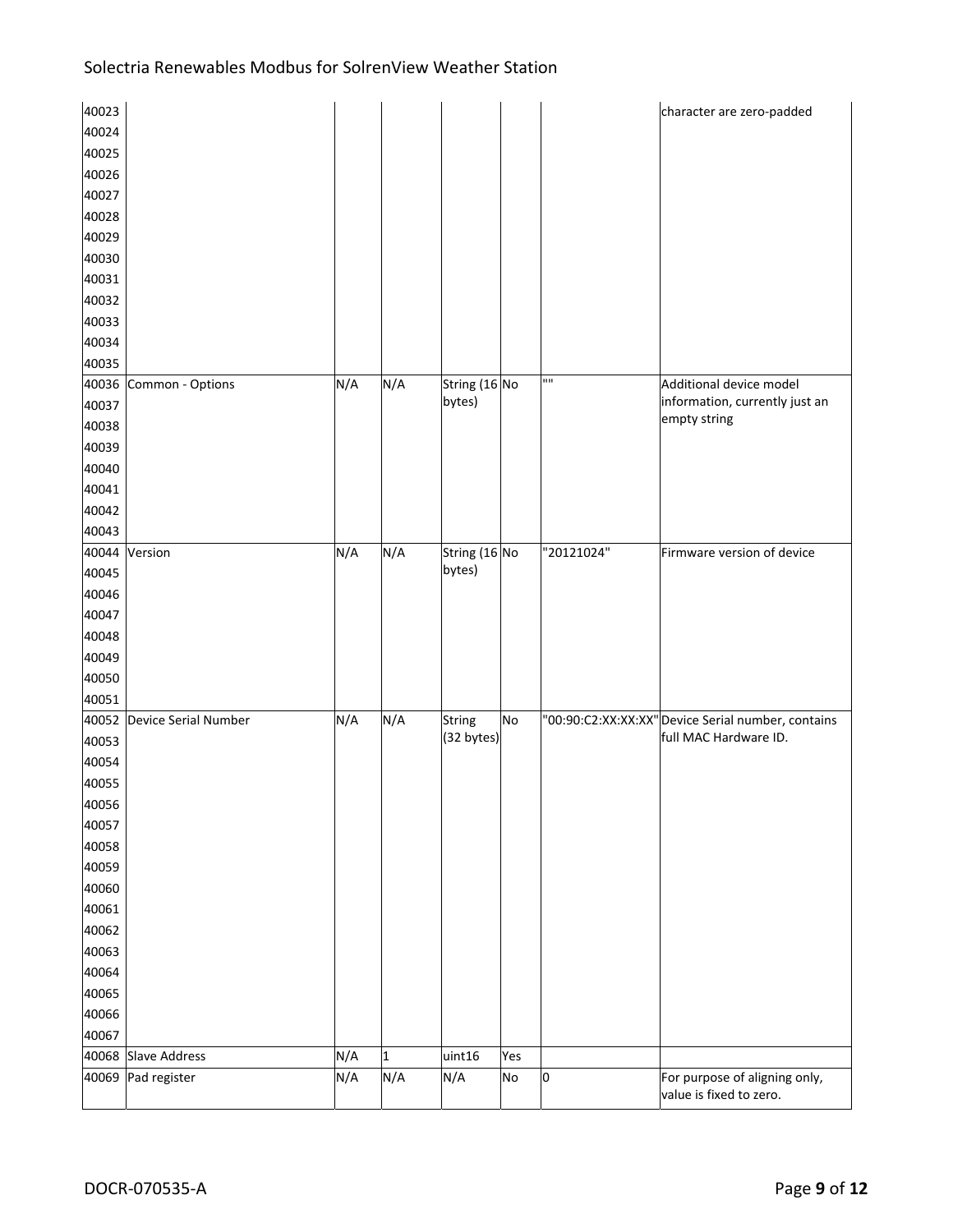|       | 40070 SunSpec DID - Base Meteorological N/A<br>Model (DID 307) |                | 1              | uint16 | <b>No</b> | 307          | Value of 307 is specific to<br>Sunspec DID for 'Base<br>Meteorological'                      |
|-------|----------------------------------------------------------------|----------------|----------------|--------|-----------|--------------|----------------------------------------------------------------------------------------------|
|       | 40071 SunSpec Length (Base<br>Meteorological)                  | N/A            | $\overline{1}$ | uint16 | <b>No</b> | 11           | Length left on current block. Ie<br>Last on this block $=$<br>40071+11=40082                 |
|       | 40072 Ambient Temperature                                      | °C             | 0.1            | int16  | <b>No</b> | Reading      | Ambient Air Temperature (same<br>as 40087)                                                   |
|       | 40073 Relative Humidity                                        | %u             | $\mathbf{1}$   | int16  | No        | N/A          | Unimplemented                                                                                |
| 40074 | <b>Barometric Pressure</b>                                     | Hpa            | $\mathbf{1}$   | int16  | No        | N/A          | Unimplemented                                                                                |
| 40075 | <b>Wind Speed</b>                                              | m/s            | $\mathbf{1}$   | int16  | <b>No</b> | Reading      | Wind Speed (same as 40088)                                                                   |
| 40076 | <b>Wind Direction</b>                                          |                | $\mathbf{1}$   | int16  | <b>No</b> | Reading      | <b>Wind Direction</b>                                                                        |
| 40077 | Incremental rainfall                                           | mm             | $\mathbf 1$    | int16  | <b>No</b> | 8000h        | Unimplemented                                                                                |
| 40078 | Incremental snowfall                                           | mm             | $\mathbf{1}$   | int16  | No        | 8000h        | Unimplemented                                                                                |
| 40079 | <b>Precipitation Type</b>                                      | N/A            | $\mathbf{1}$   | int16  | No        | 8000h        | Unimplemented                                                                                |
| 40080 | <b>Electric Field</b>                                          | V/m            | $\mathbf{1}$   | int16  | <b>No</b> | 8000h        | Unimplemented                                                                                |
| 40081 | Surface Wetness                                                | kOhms 1        |                | int16  | No        | 8000h        | Unimplemented                                                                                |
| 40082 | Soil Moisture                                                  | %              | 1              | int16  | <b>No</b> | 8000h        | Unimplemented                                                                                |
|       | 40083 SunSpec DID - Mini-Weatherl (DID<br>308)                 | N/A            | $\mathbf{1}$   | uint16 | <b>No</b> | $\mathbf{1}$ | Value of 308 is specific to<br>Sunspec DID for 'Mini-Weather<br>Model'                       |
| 40084 | SunSpec Length (Mini-Weatherl)                                 | N/A            | $\mathbf{1}$   | uint16 | <b>No</b> | 4            | Length left on current block. Ie<br>Last on this block $=$<br>40084+4=40088                  |
|       | 40085 Irradiance                                               | W/m2           | $\vert$ 1      | uint16 | <b>No</b> | Reading      | Irradiance                                                                                   |
| 40086 | PV Module Temperature                                          | °C             | 0.1            | int16  | <b>No</b> | Reading      | Module Temperature                                                                           |
| 40087 | Ambient Temperature                                            | $\overline{c}$ | 0.1            | int16  | <b>No</b> | Reading      | Ambient Temperature (same as<br>Register 40072                                               |
| 40088 | Wind Speed                                                     | m/s            | $\mathbf{1}$   | int16  | <b>No</b> | Reading      | Wind Speed (same as 40075)                                                                   |
| 40248 | SunSpec DID for End block                                      | N/A            | 1              | uint16 | No        | <b>FFFFh</b> | Value of FFFFh marks this as the<br>End' of SunSpec blocks                                   |
| 40249 | SunSpec Length (End block)                                     | N/A            | $\mathbf{1}$   | uint16 | <b>No</b> | 0            | Length left on current block. 0 is<br>always the length for SunSpec<br>End block (DID FFFFh) |

## **4.3 Data Conversion**

Wind Direction

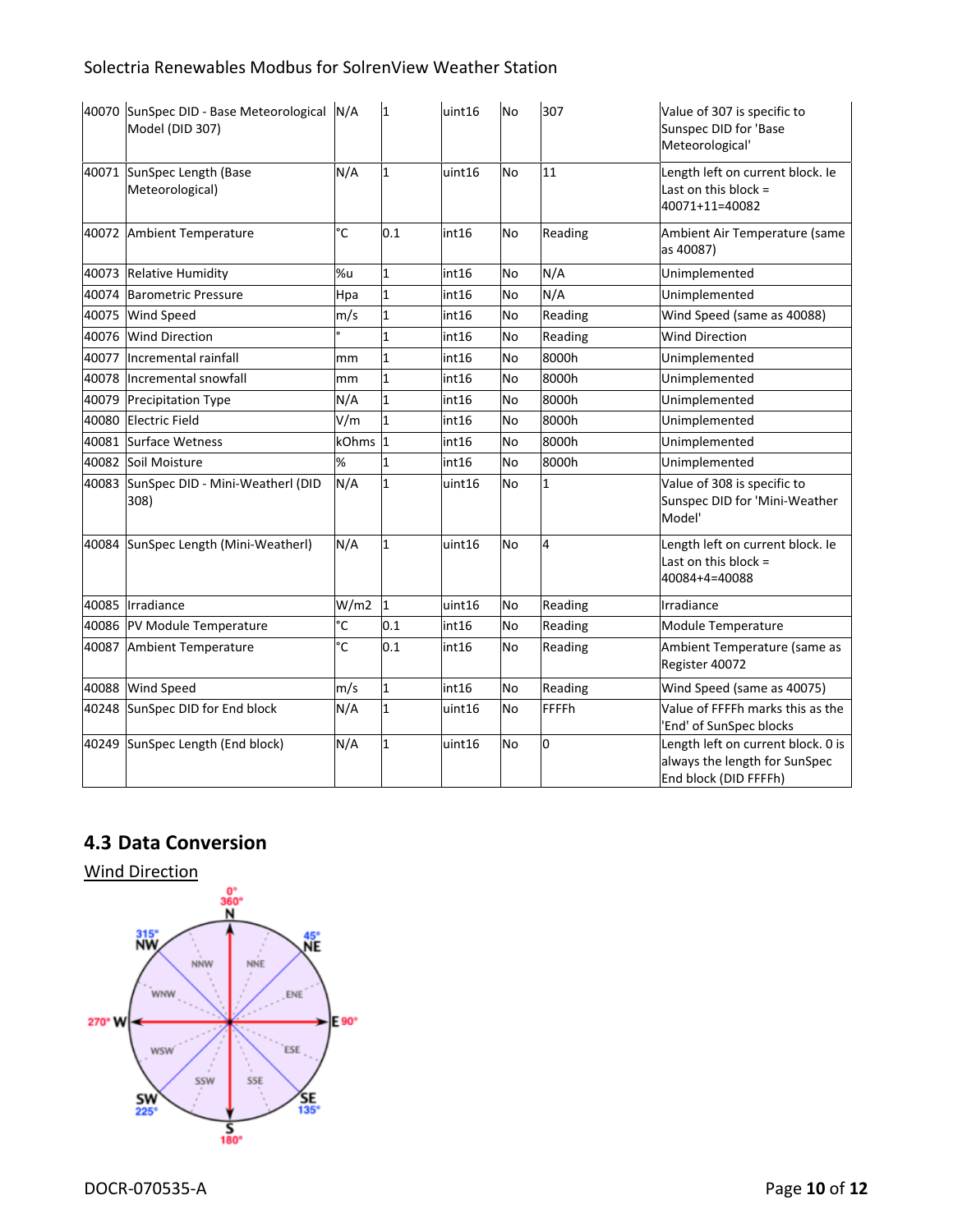Temperature Conversions from 16‐bit Value:

| To Kelvin:         | $T_K$ =Value x 0.1;                                     |
|--------------------|---------------------------------------------------------|
| To °C:             | $T_{\Upsilon} = 273 + \text{Value} \times 0.1$ ;        |
| To $\mathcal{F}$ : | $T_{\mathcal{F}} = 32 + (9/5) \times T_{\mathcal{C}}$ ; |

Wind Speed Conversions from 16‐bit Value:

```
Miles Per Hour:   Smph=Value x 0.1;
Meters Per Sec: Sm/s = Smph x 0.447
            = Value x 0.0447;
Kilometers Per Hour: Skmph = Smph x 1.609
                 = Value x 0.1609;
```
# **5 CRC‐16 calculation**

The following 'C' code listing implements the CRC-16 calculation intended to guarantee a distortionproof data transfer between master and slave. This CRC‐16 implementation is consistent with the most commonly used CRC‐16 'standard'.

unsigned short int calc\_crc(unsigned char \*sop, unsigned char \*eop){

```
unsigned int crc;
      unsigned char bit_count;
      unsigned char *char_ptr;
      char ptr = sop;crc = 0xffff;         //initialize all 1's
      do{
            crc^2 = ((*charptr)&0x00ff); //make sure only 8-bits get modified
             bit count = 0;
                 do{
                       if(crc&0x0001){    //test before shifting
                          crc \gg=1;
                               crc^=0xA001;    //reflected version of poly:0x8005
                       }else{
                          crc \gg=1;    }
            }while(bit_count++ < 7); // for every bit
      \{subscriptstyle} while(char_ptr++ < eop); \frac{1}{\sqrt{2}} //for every byte
      return crc; //return 16 bits of crc
```
In the serial data frame, the CRC span ranges from the slave address (byte index 0) to the last byte of message NOT including the CRC bytes.

}